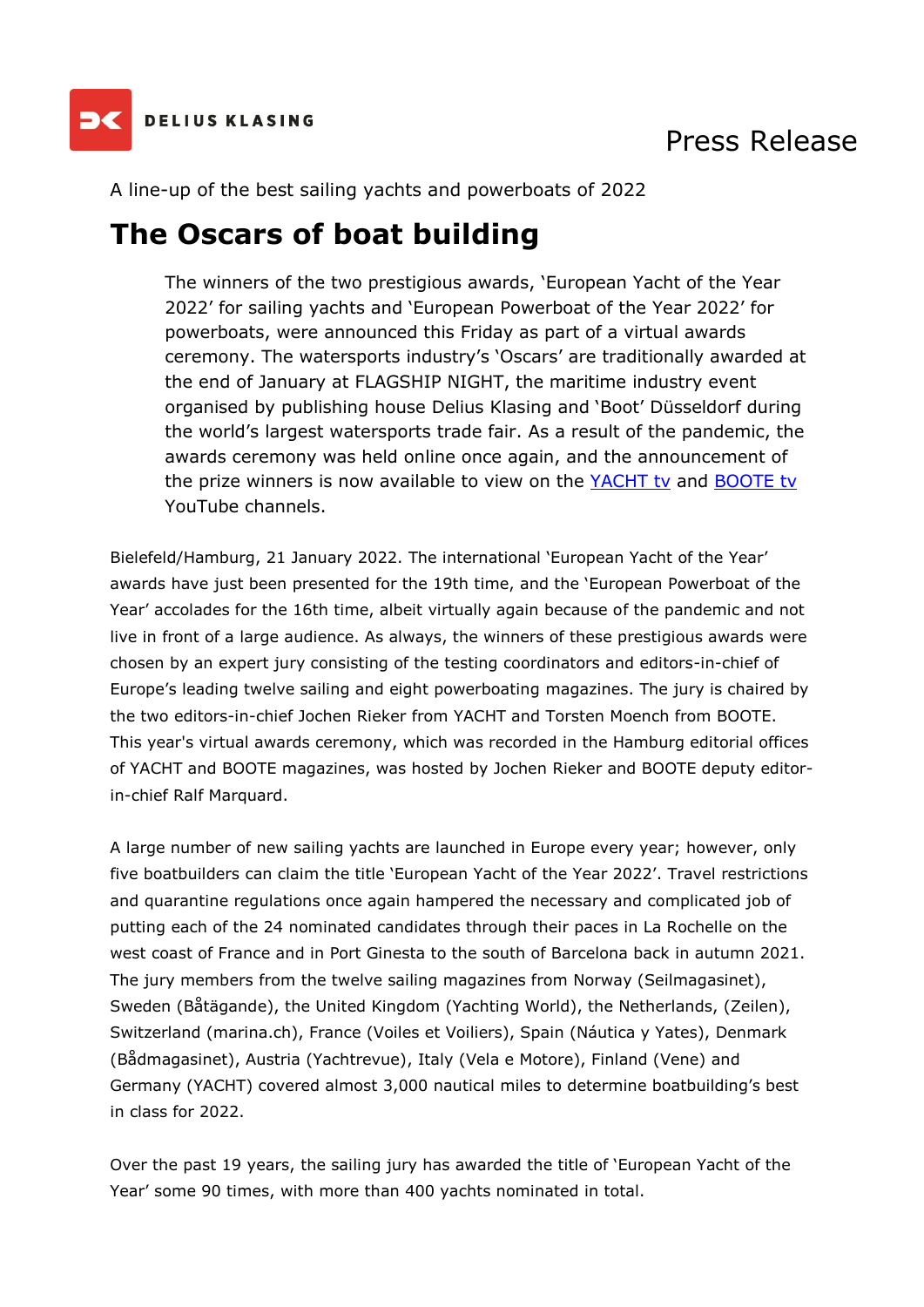

#### **DELIUS KLASING**

## Press Release

2

The most successful boatbuilding nation is France with 34 awards, followed by Germany with 10, and Denmark and Italy with 8 award-winning sailing yachts each.

This year's winner in the **Cruising Boat** category was the **Hanse 460** – a completely new development by Germany's largest series-production shipyard boasting visual appeal courtesy of French designer Olivier Racoupeau. According to the jury's verdict, "Hanse has brought the most sought-after yacht of this size onto the market with a French flourish. Not only is the Hanse 460 a clear winner from a design perspective, but this 'big one' from Greifswald also stands out in everything it has to offer." Price: around 322,370 euros.

The **JPK 39 Fast Cruiser** won the 'European Yacht of the Year' award for 2022 in the **Performance Cruiser** category. As the name suggests, she is an exhilaratingly fast cruising boat that performs exceptionally in every respect. The jury ultimately decided in favour of the French shipyard and its JPK 39 in an extremely competitive field since it ticks every box from a sailing perspective – and virtually every other box besides. Price: around 244,000 euros.

In the **Luxury Yacht** category, the **Hallberg-Rassy 50** triumphed. According to one of the jury members, "This is a boat made up of every right decision it's possible to make." Winning the title in this class is next to impossible, but this luxury tourer has no notable shortcomings, is a joy to sail, and manages to preserve the very essence of the brand while incorporating some exceptionally innovative features. Price: around 1.57 million euros.

This year, the 'European Yacht of the Year' award in the **Special Boats** category went to the **Saffier SE 33 Life**. The members of the jury were unanimous in their praise of this daysailer, designed in IJmuiden in the Netherlands, describing it as a "thing of pure pleasure", a "sensationally cool boat" and even "the philosopher's stone". The daysailer specialists from Saffier Yachts won over the experts with the SE 33 Life in every aspect, with its intrinsic qualities and sailing characteristics entirely worthy of the highest scores. Price: around 160,000 euros.

When reflecting on the **Outremer 55**, the jury determined: "When budget doesn't even factor into the equation, those with a penchant for fast travel will find there is no better boat on the market for enjoying long ocean passages with a large crew than the Outremer 55. The winner in the **Blue Water Yacht** category combines the speed and range of a high-performance catamaran with the comfort of a fully fledged long-distance yacht." Price: around 1.48 million euros.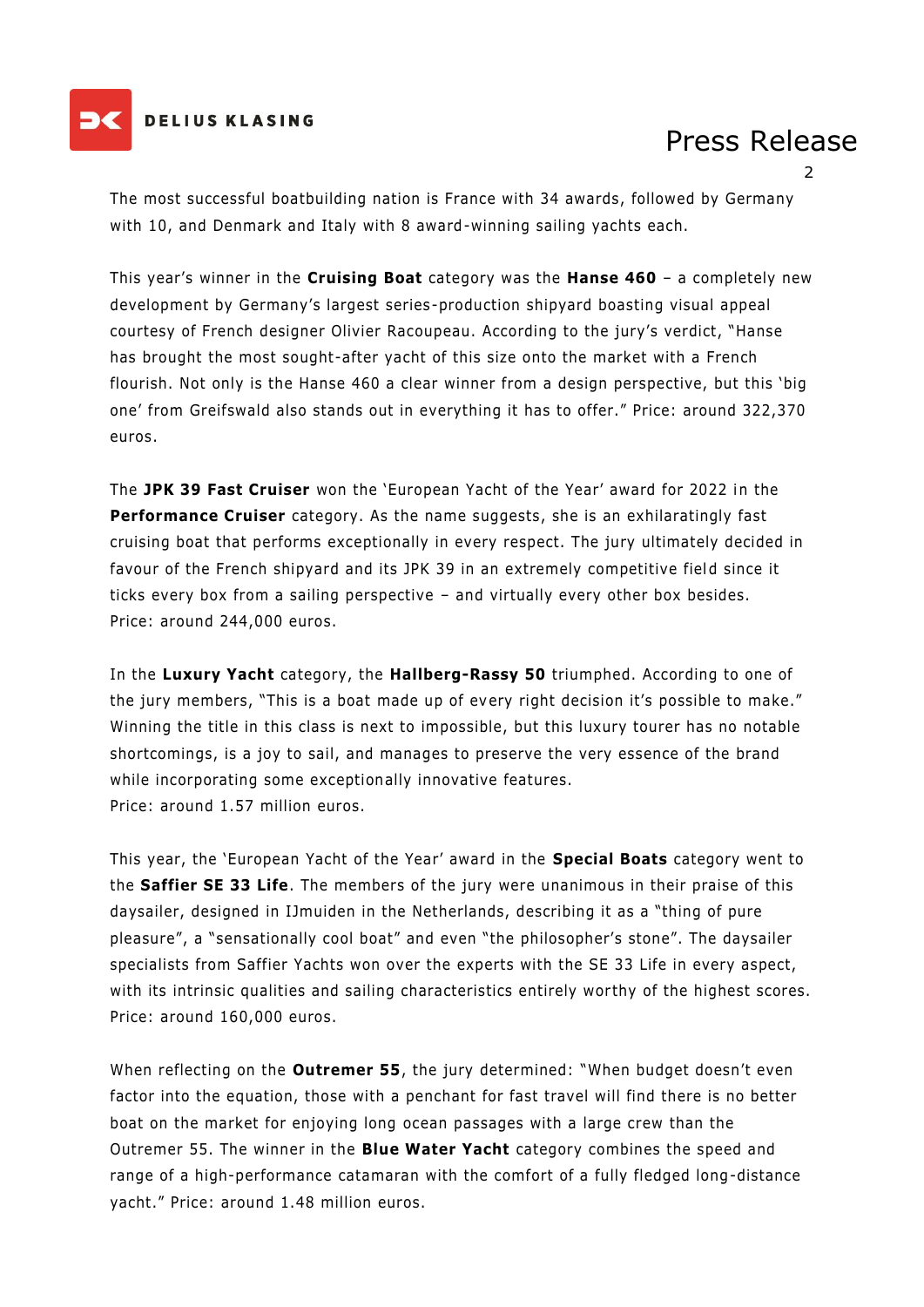

#### **DELIUS KLASING**

## Press Release

3

For the first time this year, the jury members of Europe's leading sailing magazines have given a **Special Commendation** to three innovative developments: **Elvstrøm eXRP Ekko** – the first sail made from 100 per cent recycled material. Another commendation was awarded to the **Windelo 50** as the boat with the most sustainable construction concept. The jury also commended the **TriCat 6.90** as the most versatile of the nominated new designs.

The presentation of the 'European Powerboat of the Year 2022' for motorboats is always an exciting affair – and this year was no different. The expert jury comprised editors-inchief and testers from eight leading European powerboat publications from Norway (Båtliv), Italy (Boatmag.it), France (Neptune), the Netherlands (Motorboot), Spain (Nautica y Yates), Switzerland (marina.ch), Austria (Yachtrevue) and Germany (BOOTE).

More than 200 new powerboat models are launched every year. The experts from the powerboat media outlets had to decide on the 23 nominees for the European Powerboat Awards 2022 with the aid of a sophisticated points system. Besides the usual quality features of a powerboat, such as workmanship or handling properties, the jury focused in particular on the candidates' layouts, safety and value for money. Ultimately, the implementation of innovative ideas and concepts can also be a decisive factor.

In the small **Sports Boats up to 8 metres** class, the **Axopar 22 T-Top** ultimately won the race in 2022. The factors that tipped the scales in favour of the Axopar 22 T-Top were its overall concept, which is aimed at a young target group, and its great handling characteristics. It really does raise the bar in both areas as well as offering good value for money. Price: around 59,200 euros.

With the launch of the **Galeon 325 GTO**, the Polish shipyard has successfully recreated the proven concepts of the larger Galeon models in a 10-metre model to qualify for the category of **Motor Boats up to 10 metres**. The folding sideboards and open bow area in particular offer an entirely new level of comfort in the 10-metre class. Price: around 279,600 euros.

If there's a name that's synonymous with Scandinavian boatbuilding quality, it has to be Marex. In fact, the latest model to join the Norwegian fleet is yet another prime example of why this reputation is so well deserved. Sophisticated solutions for every last detail and the safe handling characteristics of the **Marex 330 Scandinavia** are what clinched the win in the **Motor Boats up to 14 metres** class. Price: around 400,000 euros.